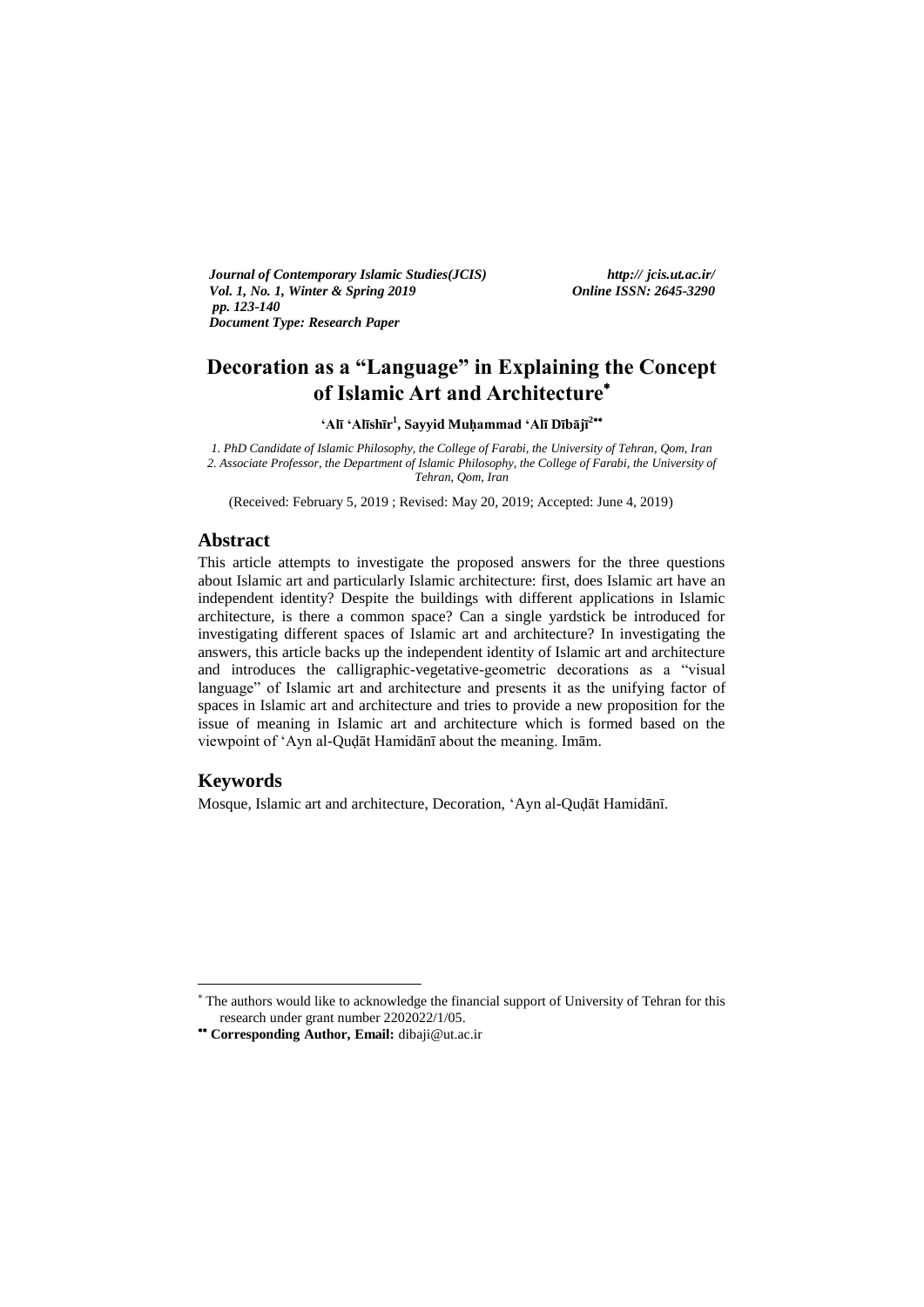### **Introduction**

The most important manifestation of Islamic architecture is mosque. What matters most in the mosque is the altar which is located at the south side wall of the mosque and this importance of the south side wall of the mosque caused the formation of the basic structure of the mosque and its plan in a way that the first plan of Islamic mosques that emerged in Arabia – and due to this reason is known as Arabic plan – became the design basis of mosques' plan in other geographical and cultural areas of Islam. However, this basic plan in each one of those areas changed under the influence of their architectural traditions and also their local conditions including the geographical-environmental conditions. This caused mosques in each of the various geographical and cultural areas of Islam to have different plans from each other, as studying mosques' plans of Iran, Turkey, Egypt, and Spain as well as the mosques of Saudi Arabia and Syria implies this point.

On the other hand, of the important features of Islamic architecture is covering the whole structure of the building with different decorations that acts as a curtain full of designs and colors on the body of architectural structures. Although, Islamic lands possess geographical diversity, these decorations are repeated in architectural works throughout the Islamic countries. This has caused some researchers of Islamic art, on the one hand, to consider some symbolically philosophical-mystical meanings for them (Hillenbrand, 2012: 122; Jones, 2009: 170). On the other hand, they emphasize the unity of Islamic art through these semantic and symbolic aspects of decorations. Contrary to these researches who believe in Islamic art or Muḥammadian art, some of recent researchers consider the expression "Islamic art" a meaningless concept and try to provide nationalistic explanations for Islamic art (Graber, 1978: 2-3) and consider perceiving any symbolic meanings from decorative designs in Islamic architecture a reason for the superficial perception of Islamic architecture and hold no roles for them other than decoration.

If we want to study different opinions of Islamic art researchers through the philosophy of art, it can be assessed that the basis of different interpretations of these researchers is their belief in the artist"s intention and the existence of meaning in artistic works and the plausibility of its discovery by the audience of artistic work. From the viewpoint of some Islamic art researchers, this intention is the philosophical-mystical meaning present in Islamic philosophy and mysticism; from the viewpoint of others, it is national and regional meanings that should be interpreted variously based on diverse national cultures.

In contrast to this approach towards art philosophy, there are other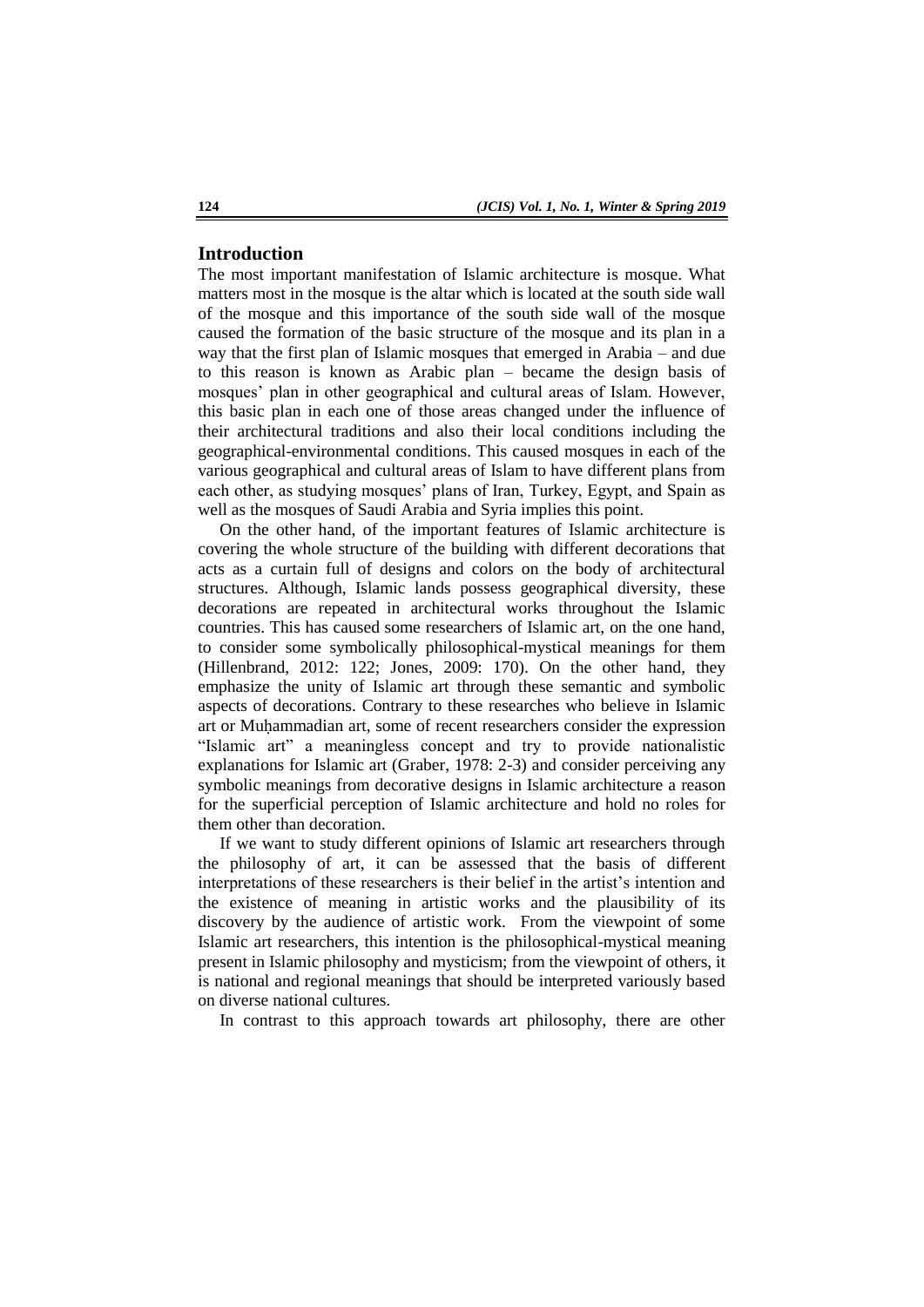approaches in the philosophy of art that not only do they not believe in the discovery of the artist's intention in the artistic work, but rather they hold a different meaning from the artist's intention for the artistic work. Even, in some cases, they do not consider any meaning for the artistic work, and contrary to the first opinion, which considers the audience the agent of discovering the artist's intention in the artistic work, these approaches consider the artistic work the agent of discovering the meaning and the truth of its audience; this latter approach has also existed in our cultural background which has been pointed out by "Ayn al-Quḍāt Hamidānī though in a different field and time- (Munzawī, 1998, vol. 1: 216) and we have pointed out this point in this text. Based on the 'Ayn al-Quḍāt's viewpoint, we accept that, depending on the view taken by the audience of Islamic architecture, different meanings are considered for this architecture which, in fact, their adopted meanings and interpretations are the meanings of their own existence and the worldview that they live with and not the meaning of their architecture; moreover, the theory of "Ayn al-Quḍāt is introduced as a way to end the controversies over the meaning of Islamic architecture.

#### **Methodology**

In this article which discusses the Islamic art and the yardstick for its unity, it has been tried to provide the most important proposed viewpoints in this regard and, in addition to a comparative study of this viewpoint, to introduce a new viewpoint for explaining the concept of Islamic art and architecture. Islamic architecture has different genres and is formed in various regions, but on behalf of describing the Islamic architecture based on historical or regional classifications and discussing the application of different buildings, it attempts to investigate the unity or lack of unity of space in these different kinds of Islamic architecture and the status of decorations in this architecture. Through introducing the decorations of Islamic architecture as a visual language, on the one hand, and based on the contradiction of language and meaning, on the other hand, it discusses the issue of meaning in Islamic architecture through the analysis of the determination of this visual language based on the viewpoint of "Ayn al-Quḍāt Hamidānī.

## **The connection of form and meaning in Islamic architecture**

The first mosques in Islamic culture were formed under the influence of the plan of Prophet"s (s) house in Arabia and are known as Arabic mosques due to their plan. Their feature was a composition of an outdoor and empty yard and an indoor space known as nave which was located at the south side of the mosque. As Robert Hillenbrand of Edinburg University says, the first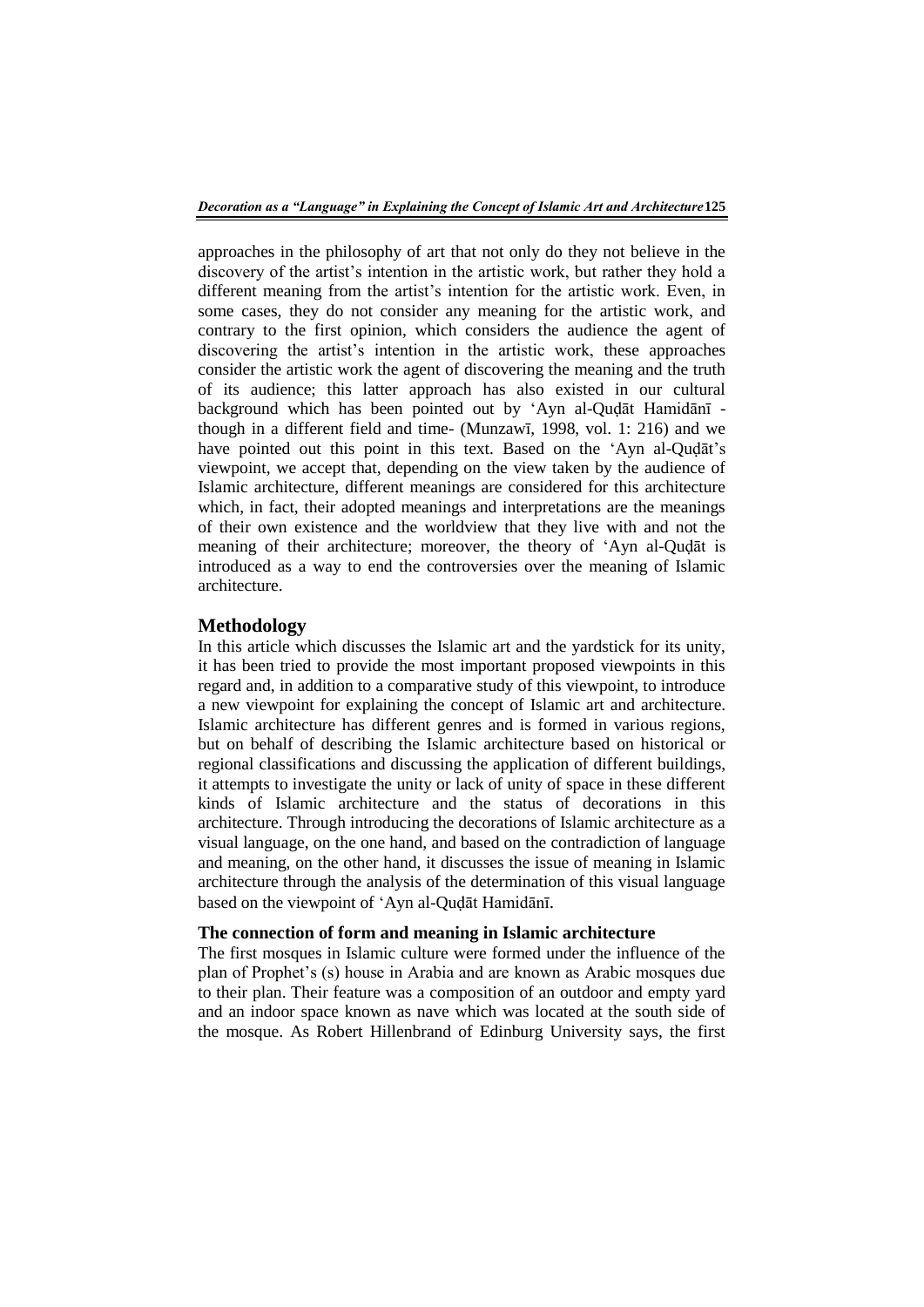mosques using this plan are the mosques of Fusṭāṭ, Qayrawān, Kufa, and Baghdad (Hillenbrand, 2012: 67). However, in regard to this point, the ensuing mosques which were built by this style in Umayyad and Abbasid times were different from the early mosques with Arabic style. Around their courtyard, some arcades were expanded so that more Muslims could be protected from the heat of the sun. Of course, it should be taken into account that although the formation of the arcades around the yard was under the influence of geographical-environmental necessities, since these arcades over time were considered as one of the important constituting elements of mosque's space, they became a place for artists to display their arts and received exquisite decorations upon their structure. In the first four centuries after hegira, the Arabic plan passed its evolutionary process in language and expression, and through transferring to different lands in the Islamic geography and under the influence of geographical-local traditions of architecture brought about different plans for mosques, of which the most important plans are the ones for the mosques of Iran, Ottoman and west Islamic lands including Spain.

The relationship of Arabic plan with the architectural traditions of the diverse geography of the land which had received revelation can be explained in this way that some compositions are formed from the combination of Arabic plan with the architectural traditions of different cultures that although like any other chemical compounds they were made by definite elements, they had a completely different outcome from the original one.

In other words, the most important civilizations that the Islamic culture was in contact with were the cultures of Iran and Christianity, each of which had achieved its own architecturally particular language and expression, so they could play an important role in the enrichment of Islamic architecture in a way that both the architectural traditions of Iran which had been formed based on a Zoroastrian culture from the time of Achaemenid and were absolutely rich in their architectural language and expression, and also the Christian architecture which had formed the Basilican and concentrated styles in the western and eastern parts of the Roman Empire, respectively, played important roles in the enrichment of the language and expression of Islamic architecture, as from their combination with Arabic plan, totally distinctive plans emerged in the mosques of Iran, Ottoman and west Islamic lands, particularly Spain, based on which the structure of architectural masterpieces of Islamic mosques were formed.

According to the idea of Hillenbrand, the role of west Islamic lands in the reformation of mosque design is through using the form T (Ibid..: 84);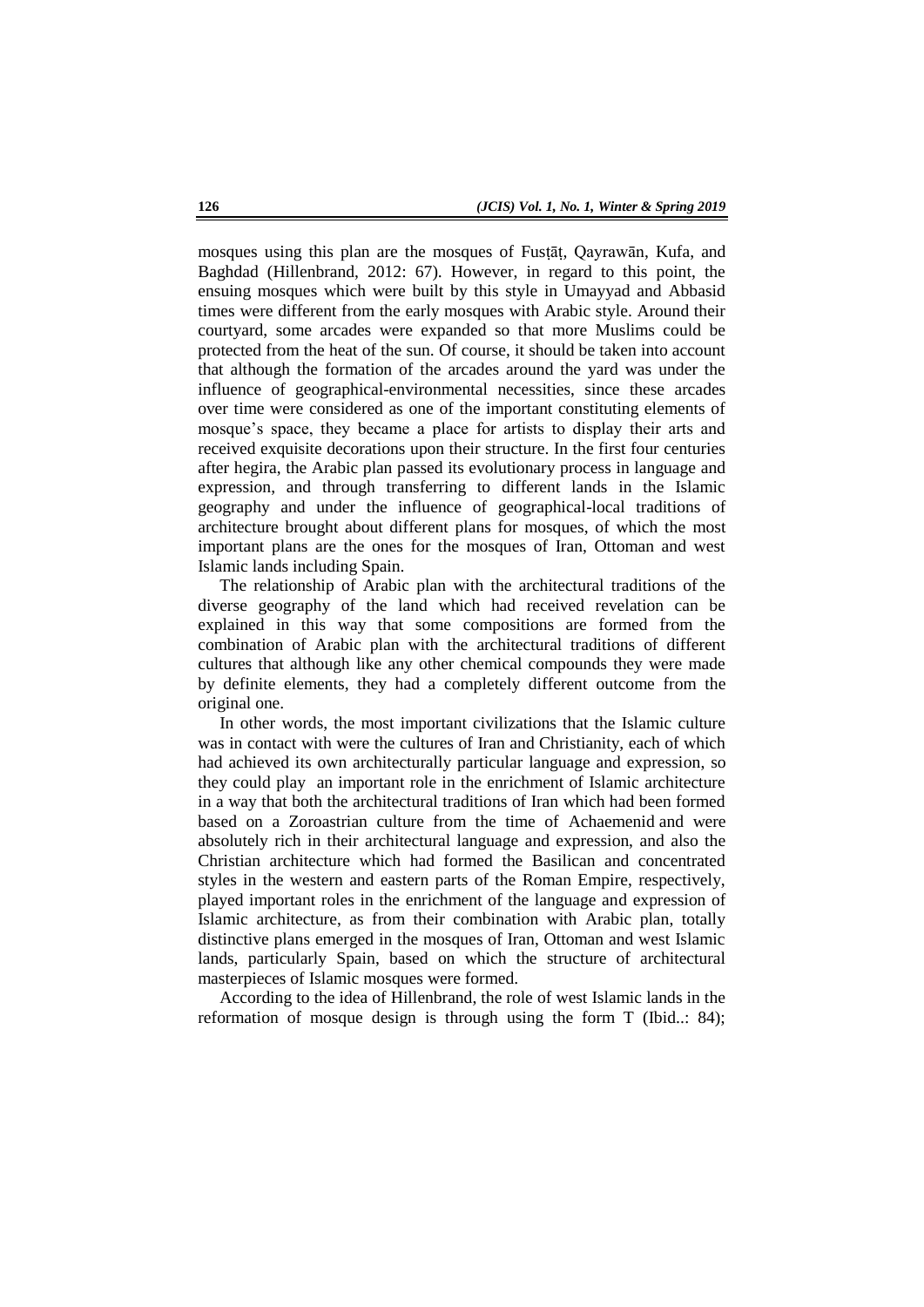mentioning the use of the form T in the mosques of Islamic west lands is not only particular to Hillenbrand, but rather the authors of the book "Islamic architecture in Andalusia" also have emphasized it (Barrucand, 2007: 197) and investigating the plans of most mosques in the west Islamic lands also emphasizes it; the use of the form T as a symbol of the cross in the plans of mosques in west Islamic lands may be the result of the combination of Arabic plan with the architectural traditions of Basilican churches in the west part of the Roman Empire, as the mosque plans of Turkey and Iran, respectively, also have been the combination of Arabic plan with the architectural traditions in the east part of the Roman Empire and the ancient Iran. However, Muslim architects perhaps considered semantic reasons as well as the use of its aesthetical application in designing the mosques of that area, and they wanted to express artistically the political domination of Muslims over Christians, on the one hand, and also to express visually the necessity of compliance and subordination of Christianity in regard to Islam, especially turning 90 degrees the plan of T form of Basilican churches of Christians and laying it in the direction of Qiblah can precisely imply this point. This is particularly true if we consider that expressing such semantic reasons had been used in different eras and by the artists of different civilizations. Bernini, the Italian architect and the founder of Baroque style in architecture, for the symbolic expression of church's triumph over Judaism and paganism (faithlessness before Christianity), for constructing canopy columns which were made on the tomb of Peter the Apostle in San Pietro church in Rome used the same bronze that had been used in the building of Pantheon in ancient Rome. Their spiral and twisted form is a reflection of the stone columns of the high altar of San Pietro church which were taken from the Solomon"s Temple (the ancient temple of the People of Israel) (Watkin, 2011: 352).

Iranian mosque also shows its feature more through enriching columned nave with porch and vault (Hillenbrand, 2012: 94); Anatolian architecture, in its evolution process towards the pinnacle of Ottoman architecture, also passed different stages whose most important characteristic was the use of many domes in different sizes, and as Hillenbrand points it out, in fact, from the very beginning the experience of domical forms had deep roots in Anatolian architecture (Ibid.: 108).

Of course, as it was already mentioned, the basis of all these diverse styles in designing the mosques of different Islamic lands was the very Arabic plan. So, if Arabic plan was designed differently, for sure the plan of mosques in diverse Islamic plans would have been different from what it is now. In other words, we can make an analogy between the relation of Arabic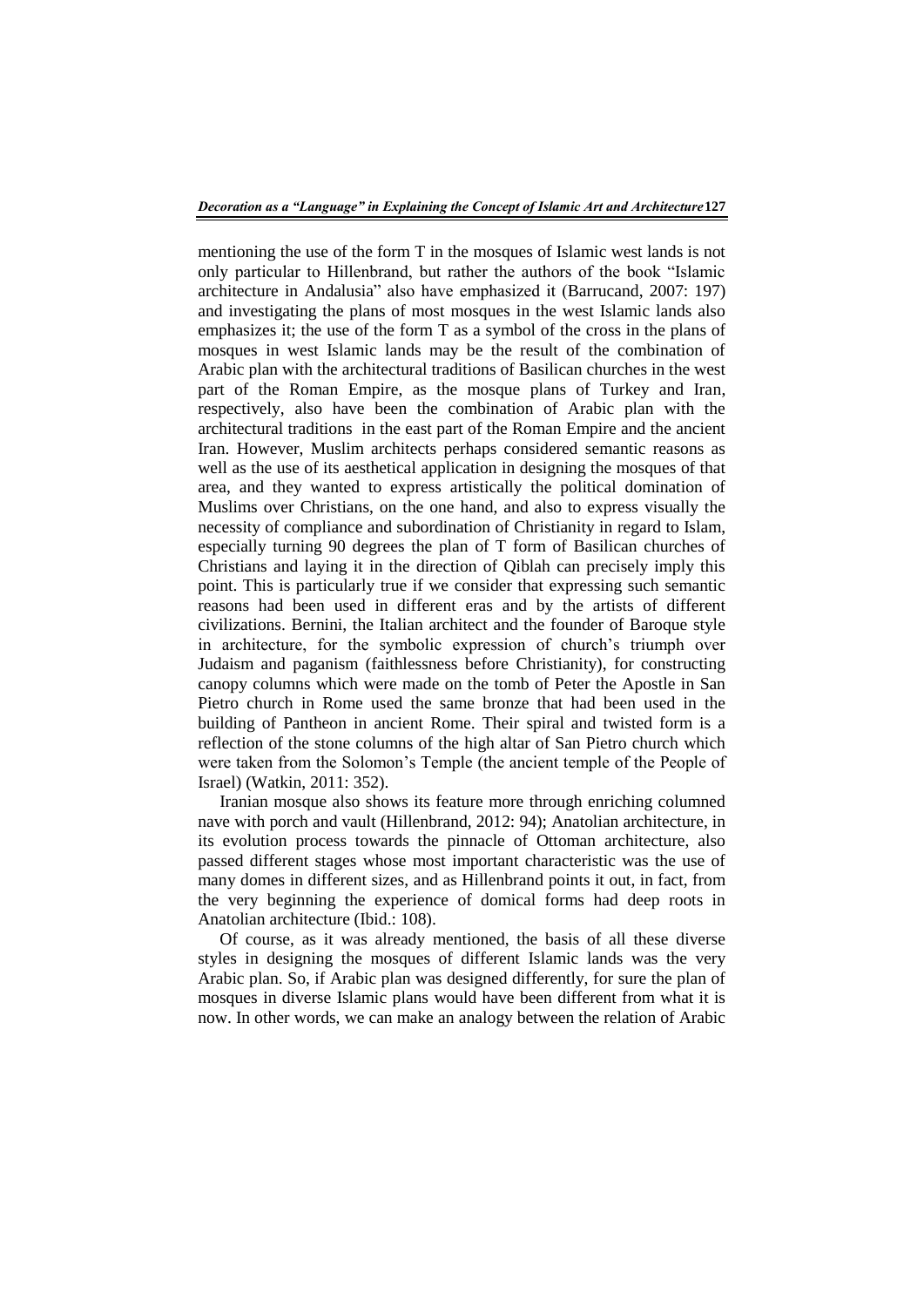plan with Iranian, western, and Ottoman plans with the relation of matter and form in Islamic philosophy. That is, Arabic plan exactly like Aristotle"s matter was a site for different forms which were imposed on it by different civilizations. So, we are faced with different kinds of mosque plans in Islamic culture, each different from the other ones. However, exactly as all kinds of creatures in Islamic philosophy are under the management of a Universal Soul, who is the soul of the world, there is a unique soul which has the control over all four kinds of the plan of Islamic architecture that despite various forms, it includes all of them. In the discourse of the believers in the unity of Islamic art, this unique soul is put forward in the discussion of Islamic art meaning.

## **Semantics in Islamic architecture from the domain of matter to the domain of meaning**

It was mentioned earlier that the emergence of various traditions of design and form in Islamic architecture was due to the enrichment of Arabic plan with the architecturally Iranian and Christian language and expression. Therefore, here it is necessary to explain shortly the architecture styles of Iran and the western and eastern parts of Roman Empire so that it can be made clear how the Islamic architecture could use that legacy of Iranian and Christian architectures. Although Muslim architects got their form from them, they used those very elements of form in a way that the space formed by them was completely different in meaning from the space which was prevalent in Iranian and Christian architecture.

Most researchers of Iranian architecture believe that the use of dome and porch in the composition of Arabic mosques by Iranians for the enrichment of the language and expression of Islamic architecture had roots in the legacy of the ancient Iran which had had its evolutionary process in Sassanid era. As Arthur Pope, the American Iranologist and the author of the important book *the architecture of Iran*, says the most important and influential achievement of the Sassanid in architecture was developing the dome and putting it on the squinch and building huge vaults without mold (Pope, 2003: 75), samples of which can be seen in the Palace of Ardashir, Taq Kasra, the Palace of Bishapur, Sarvestan Palace, and Taq Bostan.

Contrary to this viewpoint, David Watkin, the professor of architecture history in the art department of Cambridge University, holds that the specific form of the mosques of Iran, Turkey, and India has been the result of the use of the legacy of domical and vaulted churches with the concentrated plan which was the feature of Byzantine churches from the Justinian era onward (Watkin, 2011: 124); of course, there is no doubt that Ottoman architecture, because geographically it was located in Byzantine as the material and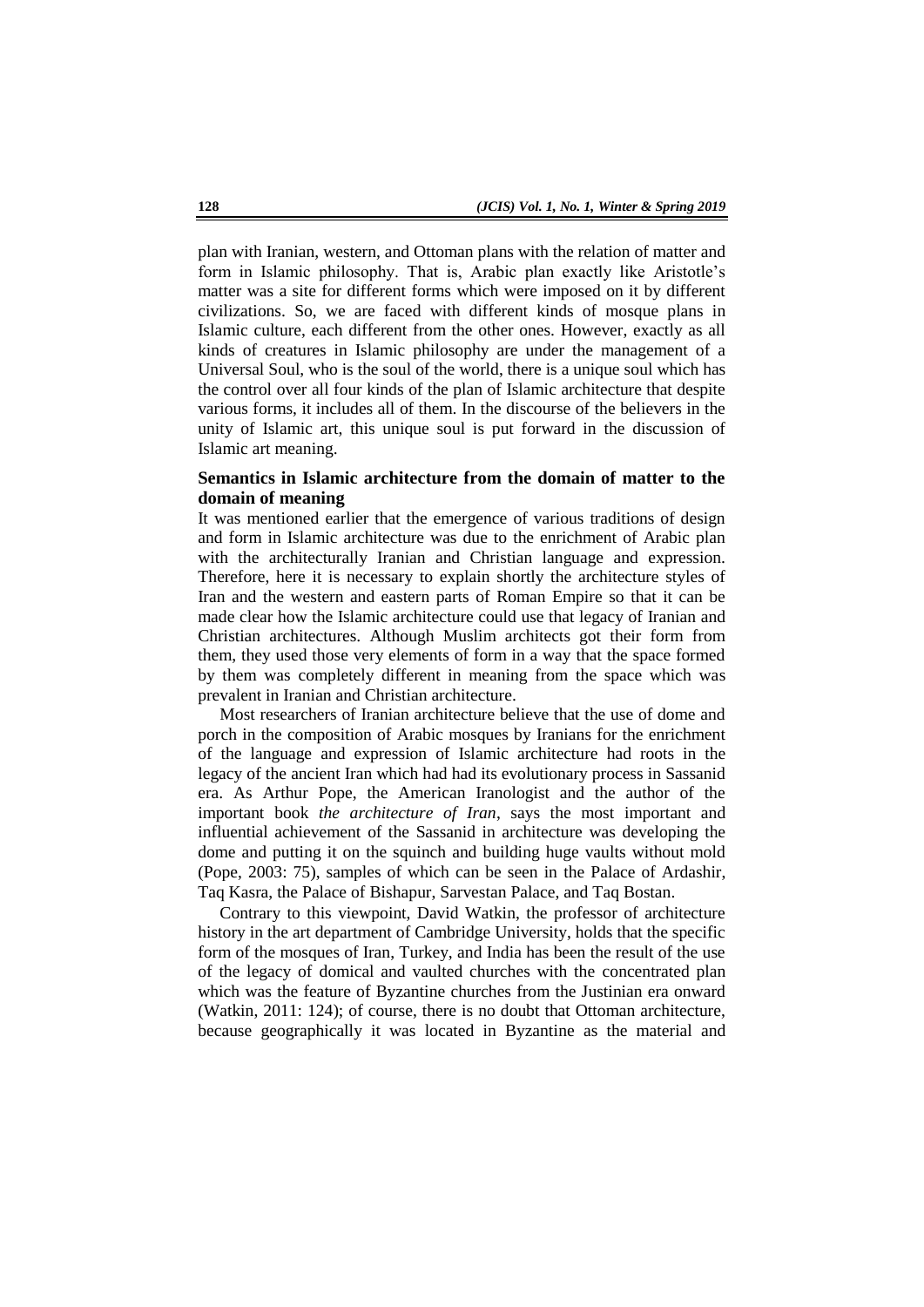spiritual capital of the East Roman Empire during its evolution, was under the influence of Byzantine churches, and it used the domically architectural language of concentrated churches belonging to the Justinian era onward to express its intentions. However, the architecture of Islamic era of Iran which is the heir of the architectural traditions of the Sassanid did not need the architectural traditions of Byzantine to enrich its language and expression; though this point that which one of the Iranian or Christian traditions has enriched the language of traditional architecture of Iran is not very important. What matters is that although different traditions of Islamic architecture throughout the vast geography of Islamic culture have used various architecture legacies to enrich their architectural language, they have used those legacies in a way that borrowed elements in Islamic architecture have carried a meaning completely different from the meaning that those very elements had had in their original cultures. In other words, in addition to having a root in a geographical-local "here", architectural forms in different civilizations have also a root in a mythological-philosophicalmystical "there"; Islamic architecture is not an exception in regard to this fact. It is due to this that Sayyid Hasan Naṣr, after classifying the Islamic architecture as one of the types of sacred art, says the sacred art is quenched from a spiritual origin of a definite religion (Naṣr, 2013: 81). So to know the sacred art, searching to find historical derivations in regard to forms and molds does not suffice at all, but rather it should be considered what meaning the molds and codes have in the traditional world which is under the examination (Ibid.: 82).

#### **Expressionism in the architecture of Islamic mosques**

The question that rises here is that how Islamic architecture could offer a visual explanation of philosophical-mystical foundations which had roots in divine revelation, and provide meanings for the forms and shapes that constitute its structure- meanings that are completely different from the meanings of forms and shapes that had constituted the Iranian and Christian architecture.

To answer this question, one of the other important features of Islamic architecture which is the calligraphic-geometric-vegetative decorations and also the application they have in Islamic architecture should be taken into account. This fact should be taken into consideration that different decorations here cover all parts of the building with various materials like mosaic, stone, plaster, brick and different kinds of tiling methods in such a way that one can call the Islamic architecture the architecture of decorations and not the architecture of building and structure; so as Hillenbrand points out decorations in Islamic architecture whether to be architectural (dome,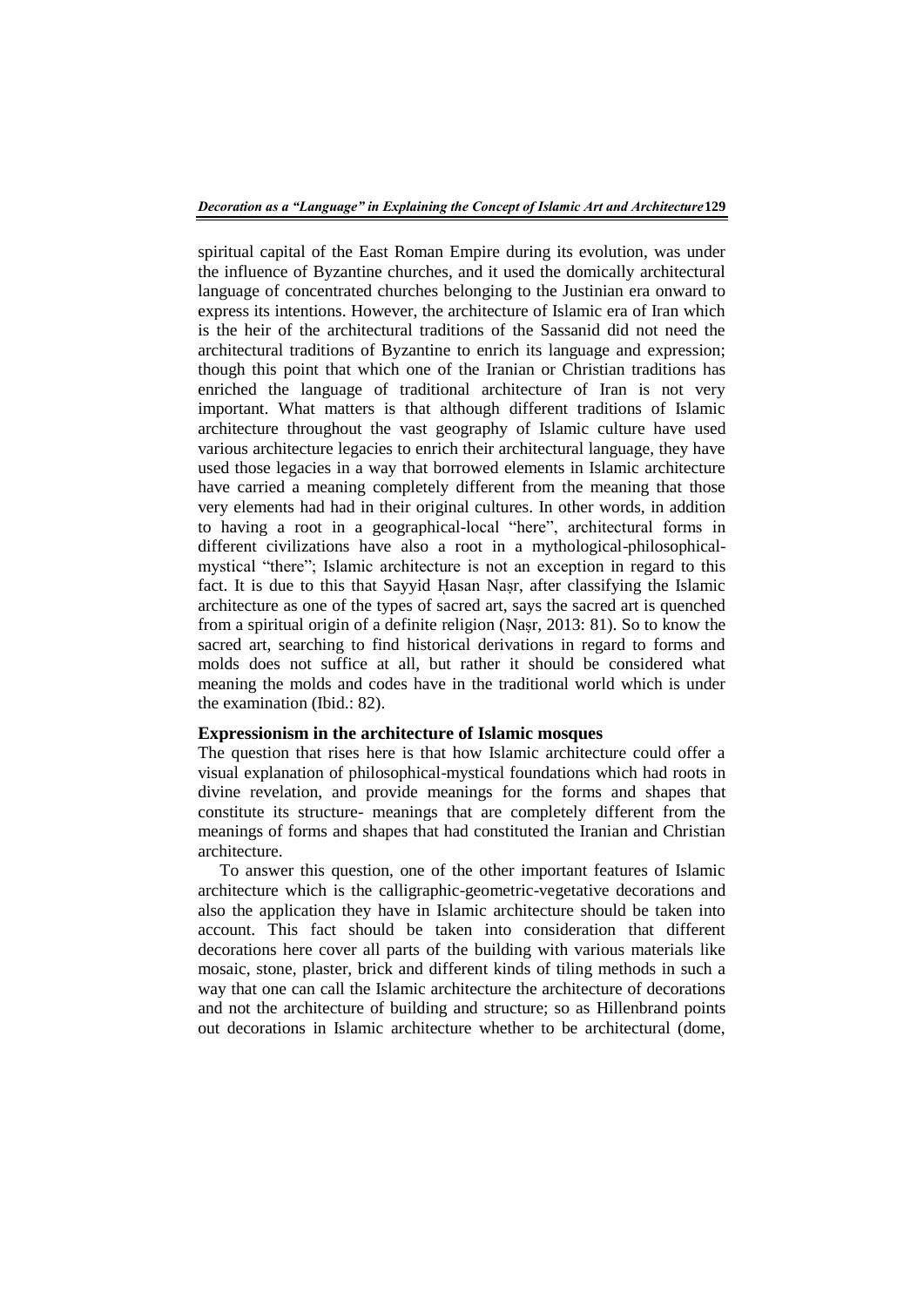porch, vault, and groin) or to be practical (calligraphic-geometric-vegetative decorations) seek one aim, and that aim is to refuse bodied masses and to replace them with a fact which is less tangible and noticeable (Hillenbrand, 2012: 122) and that fact as George Michael points it out was "unity in plurality" and "plurality in unity" which had been expressed visually through geometric-vegetative decorations (Jones, 2009: 170).

To this researches, Islamic philosophy and mysticism have provided the ontological foundations of this visual language in Islamic architecture based on which the material world is the manifestation of discrete form world which itself is the manifestation of the world of intellect and the world of intellect also is the manifestation of the names and attributes of God. Analogicity in the hierarchies of the existence is the most important feature of Islamic philosophy and mysticism; however, there are disagreements between them in explaining the worlds of existence. This analogical ontology is explained in the philosophy of Suhriwardī based on the principality of quiddity and in the transcendent philosophy based on the principality of being. Although the transcendent philosophy and the philosophy of Suhriwardī have discrepancy in their emphasis on the principality of existence or quiddity, as Suhriwardī in his philosophy believes in the threefold concomitance of "illumination, existence, and freedom from corporeality" and as a result, holds the threefold concomitance of "material, tenebrosity, and non-existence", Sadr al-Muti'allihin also believes in the concomitance of "existence, illumination, and freedom form corporeality", the result of which is nothing except the doctrine of the concomitance of "material, tenebrosity, and non-existence" and, hence, the principality of the world of abstractions and the subordination of the world of material.

In other words, since Mullā Ṣadrā and Suhriwardī consider the spiritual aspect for the reality and the truth of the things, they regard the existence and illumination concomitant with the freedom from corporeality. To researchers as Hillenbrand, George Michael, Sayyid Hasan Naṣr, and Titus Burckhardt, this subordination of the world of material has visually been expressed in the best way in geometric-vegetative decorations which, in addition to having a direct role in forming the architectural space, acts as a ladder and invites its audience to higher worlds than the world of material so that they can begin their spiritual experience.

Here this question can be asked again that how the Muslim architect could offer meanings to the forms and shapes that constitute its structuremeanings that are completely different from the meanings of forms and shapes that had constituted the Iranian and Christian architecture. Along with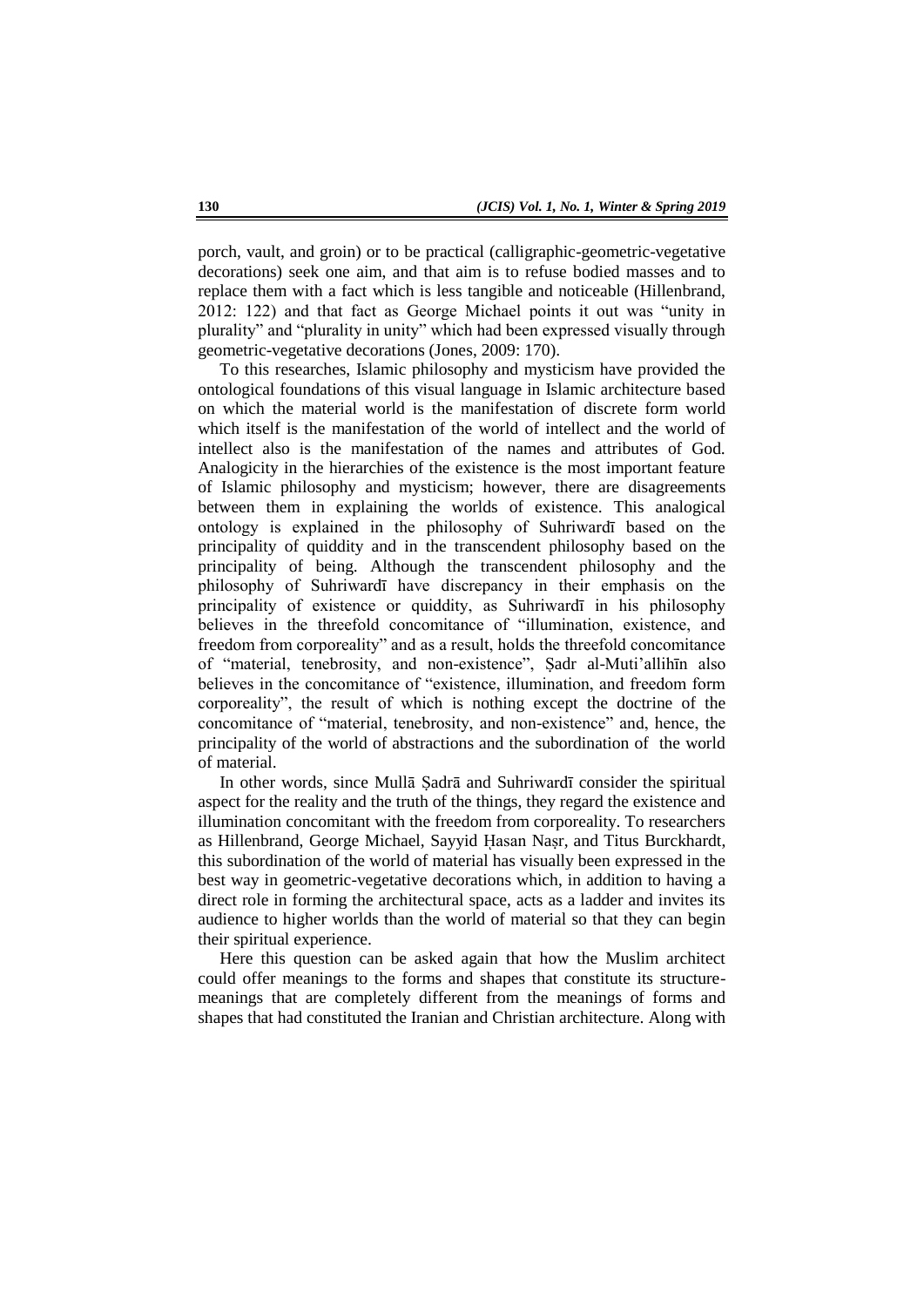investigating the history of Dāmghān, Arthur Pope proposes this question that how the Tarikhaneh as an architectural work which both in materials and also in style belongs completely to the Sassanid can be a trustworthy speaker of Islam. He emphasizes the importance of the shape versus the materials and holds that the use of mosque as a site for worshipping required a vast space with a singular centerpiece, i.e. Qiblah, in which altar was located in the shape of an arch and, on the other hand, placing most of the true believers at one level- specially at the first line- required the horizontal development of the mosque (Pope, 2003; 80).

Some of the researchers hold that although determining the direction of the Qiblah is inevitable in mosques, this direction never dominates, and only appears to the extent of creating worship functions to unify the mosque in a non-dominant form (Fatḥī Āzar, 2014, 57); contrary to this view, the importance of altar as the wall of Qiblah should not only be supposed in its functional meaning, but rather this fact should be considered that placing the altar at the south side wall of the mosque causes the mosque to have a location and put it in a circular environment in which the central point is the house of Ka"ba, and this makes the mosque holy and promotes it from a meaningless place to a qualitative and oriented place which contrary to the geometry of Descartes, all its directions do not have the same value , but rather the south side has always particular primacy in mosques. This makes the greatest decorations of the mosque to be in the nave of the south side, and its importance is emphasized in different ways including placing the dome on the nave of the south side and setting minarets next to the porch of the south side. In addition to the points mentioned, the decorations of the altar themselves also imply an importance beyond that of determining the direction of the Qiblah, as this can be understood by a close look at its cornices that have the verse "God is the Light of the heavens and the earth" (Qur"ān 24:35) and imply the importance of the altar as the place of divine revelation.

To Sayyid Hasan Naşr, white or gray mosques give notice to the human about his poverty in front of the divine Unity, and is correspondent with the spiritual poverty of the Honorable Prophet (s) and that aspect of his soul which has consent, peacefulness, pleasantness , and disconsolate bliss. Moreover, colorful mosques also are the code of creation richness and are the other aspect of the soul of the Honorable Prophet (s) which is a manifestation and reflection of the infinite richness of divine treasures that is at work creating in every moment. Therefore, the spaces of Islamic architecture are mingled by the artistic use of the light and reach a unity to go beyond the experience of common and earthly space (Naṣr, 2013: 66).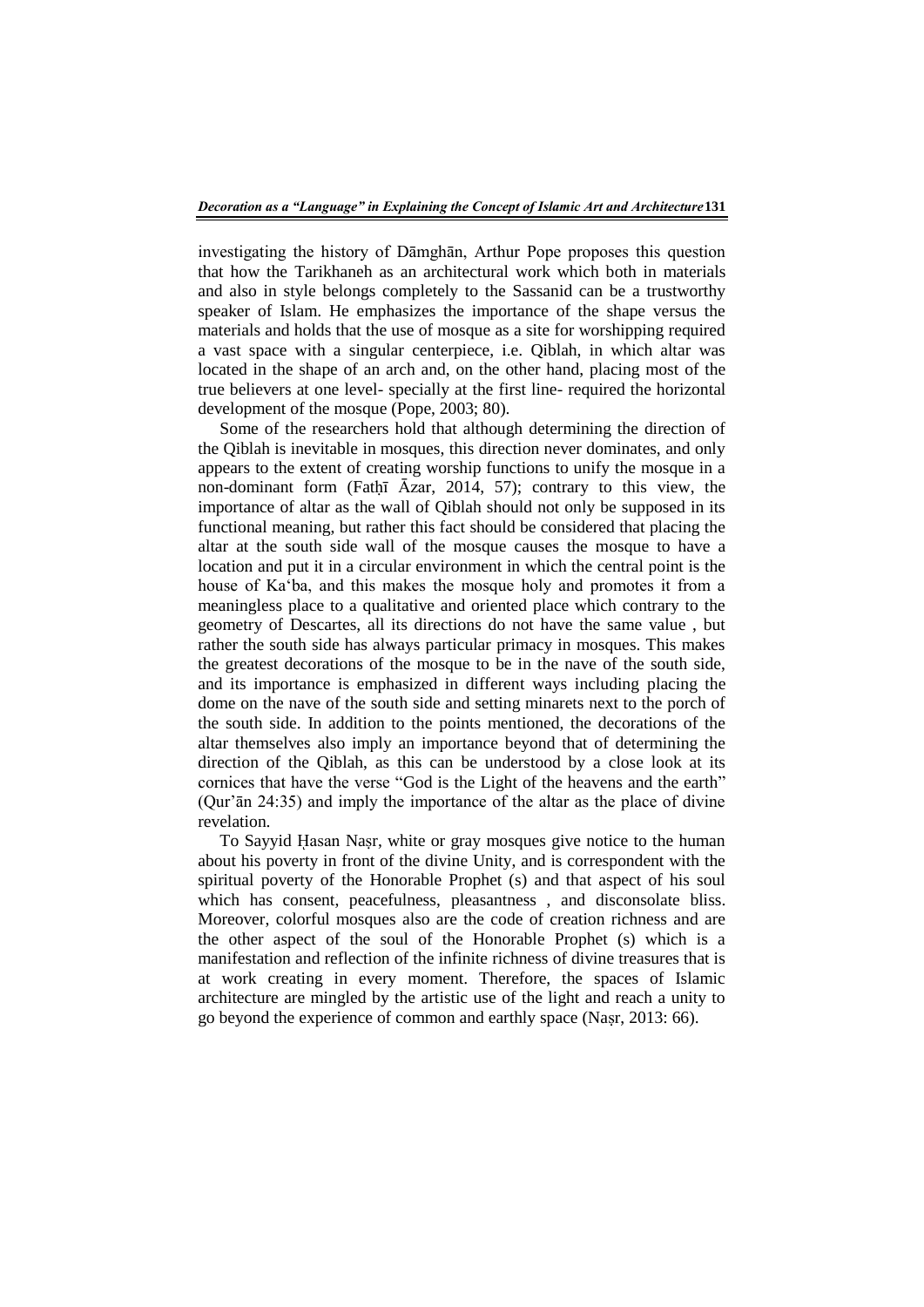Hence, the talks of Sayyid Hasan Nasr can be used and the simplicity of the mosques such as Tarikhaneh in Dāmghān can be explained with the qur"ānic concept of "ye men! It is ye that have need of God" (Qur"ān 35:15). However, it should be noted that here poverty does not mean merely financial poverty, but rather poverty mentioned in this verse should be understood as an existential poverty which was pointed out by Imām "Alī (a) many times to describe God through expressions like " Everything is dependent on Him " and "Oh! Who all creatures are dependent upon". Also this type of poverty is pointed out by the Prophet (s) when he says, "poverty is my pride", as the Islamic mysticism also interprets this expression of the Prophet (s) in this sense.

On the other hand, the talks of Sayyid Hasan Nasr can be used to explain the coded meanings of the decorations of the mosques like the Grand Mosque of Nā"in which is full of vegetative stuccos. Contrary to Arthur Pope who thinks of the vegetative decorations of that mosque as an appreciation of fertility issue (Pope, 2003: 86), these decorations can be interpreted as a manifestation and reflection of the infinite richness of divine treasures which is at work creating in every moment so that, as Sayyid Hasan Nasr says, the molds and forms of Islamic architecture would be understood based on the Islamic philosophy and mysticism and not based on the Zoroastrian worldview. Of course, there is no doubt that the Zoroastrian art has much importance and each of its shapes and forms has coded meanings, but the reality of the Islamic architecture cannot be explained through the coded meanings of the Zoroastrian worldview.

This viewpoint, that holds there is a single meaning in the Islamic art and architecture, considers the spiritual soul of Islam in control of the formed artistic legacy in the diverse geography of Islamic civilization and identifies it as the factor of unity in Islamic art. As Sayyid Hasan Naṣr says, whether to be in the vast courtyard of Delhi Mosque or to be in the mosque of Qarāwīyyīn in Fes, in spite of the local differences of materials and the building techniques and so on, we find ourselves in a similar artistic and spiritual world.

# **Unity in Islamic art and architecture derived from the monotheistic teachings**

Of course, in contrary to the viewpoint of those who believe in the unity of Islamic art, there is another viewpoint that does not hold the realization of a single issue as Islamic art and is supported by some recent researchers of Islamic art; as in recent centuries more of the researches done about the art of Central Asia , Iran, Turkey, and north Africa had a tendency to emphasize the local and regional identities, whereas the early researchers had insisted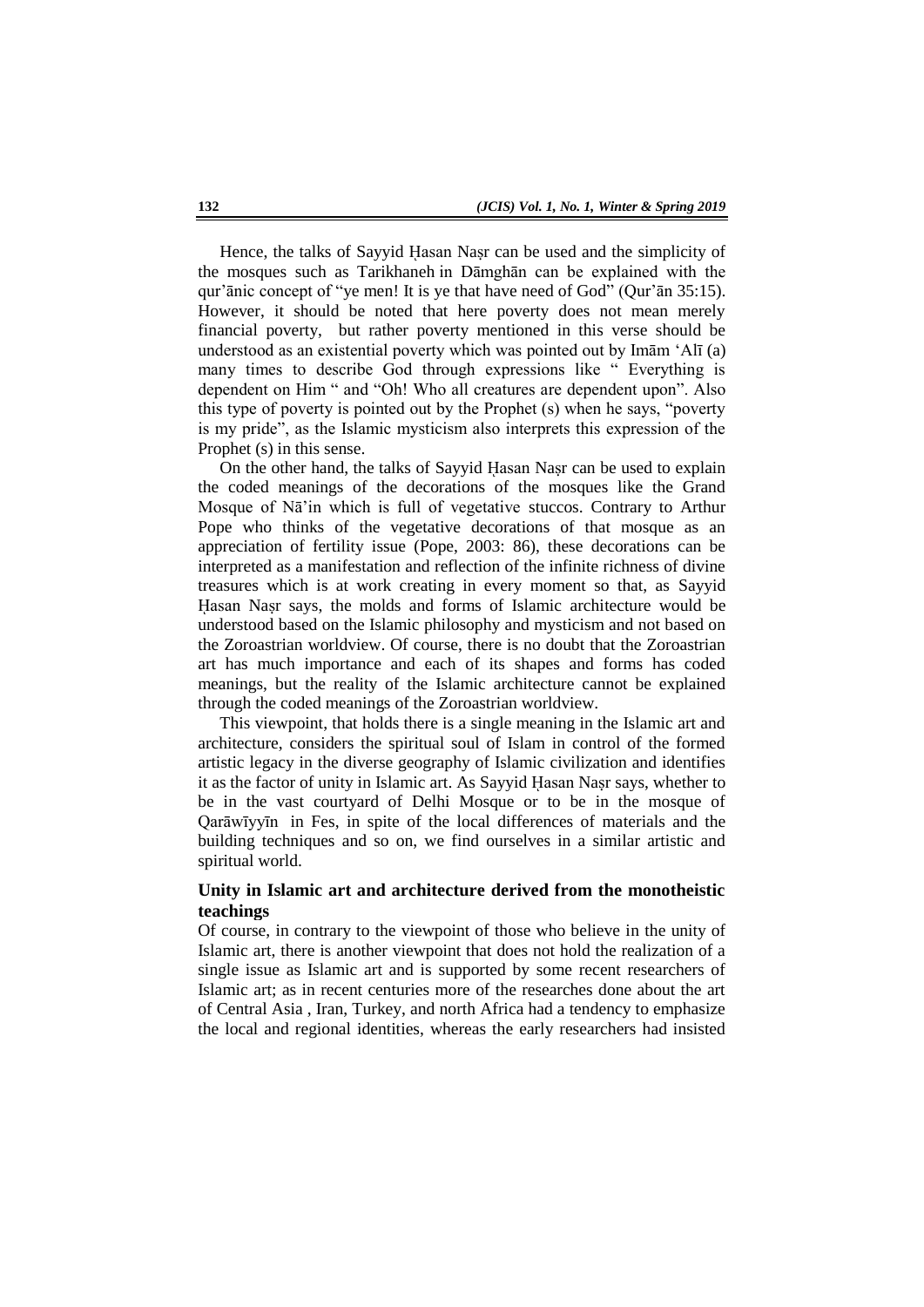more on the unity of the arts developed under the influence of Islam. To Oleg Graber, accepting such nationalist viewpoints about Islamic art requires a so-called "Islamic" interpretation as a cultural superstructure that through faith or civilization has influenced Muslim countries in a way that none of the lands conquered by Islam from the seventh century to the twelfth century has abandoned its own definite cultural identity. So from this viewpoint, the descriptively adjectival expression "Islamic" in the compound noun "Islamic art" is meaningless unless it becomes modified by other adjectives including "earlier", "latter", "classic", "Iranian", "Arabic", "Turkish", and other expressions like these; therefore, based on these nationalistic viewpoints, the concept of "Islamic art" cannot be defined as the Gothic and Baroque arts are definable (Graber, 1978: 2-3).

In addition to the criticisms quoted above from Olen Graber about the nationalistic interpretations of Islamic art, those nationalistic interpretations can be questioned with reference to the Islamic art and architecture legacy. That is, many masterpieces of Islamic art in areas completely different from each other are developed by one architect, and this has caused a kind of unity among the architectural works of various geographical areas. On the other hand, if the compound noun "Islamic art", as nationalistic interpretations claim, should be modified by adding other adjectival words like "Iranian", "Turkish", "Arabic" and so on, that set of works that now exist in two absolutely different lands and are known as their national art but were under the ruling of the same government in the past should be categorized under which of these different nationalities' art?

In other words, as it was mentioned above many masterpieces of Islamic art and architecture in various areas of Islamic geography are made by a single artist, as Qawāmuddīn Shīrāzī based on the command of Guharshād, the spouse of Shāhrukh Teīmūrī, had been the architect of Guharshād Mosque in Mashhad and also the architect of Guharshād complex in Herat. Or it happened many times that the artistes of different areas worked on a single work, as based on the writings of the Teīmūrī era historian, Sharaf aldīn "Alī Yazdī, the architects of Bībī Khānūm Mosque in Samarkand were Iranian and Indian and took the materials to that area on the back of elephants (Blum, 2002: 95); also, there is a cornice in the small wall of the sanctuary of Shaykh Aḥmad Yazdī which is now located in Turkestan in Kazakhstan with the expression "the work of Hājī Hasan Shīrāzī" and in the tiles of the dome stem of the mausoleum also the signature of Shams b. "Abdulwahhāb Shīrāzī, the builder, and this shows that Teīmūr had brought Shīrāzī architects to the Central Asia (Ibid.: 93). This caused the architecture traditions to develop in different areas of the vast geography of Islam, as, for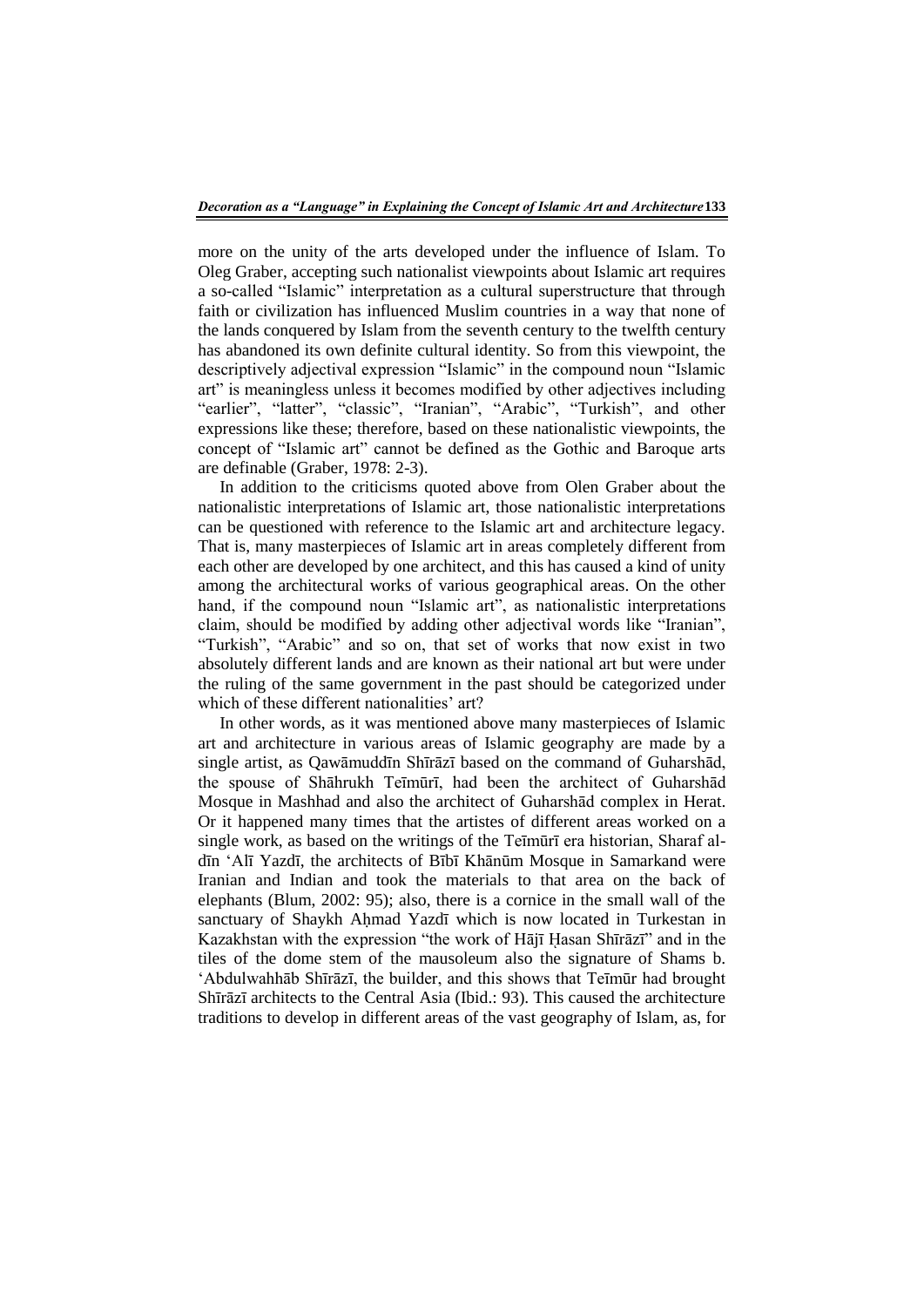example, the plan of four-sided porch which was particular to Iranian architecture developed in other areas of the Islamic world, from Egypt and Anatolia in the west to the Central Asia and India in the east.

Now with the points mentioned, should that set of buildings in Central Asia and Kazakhstan which were made in the past by Iranian artists be classified as a part of the artistic legacy of Iran or a part of the legacy of Central Asia? It seems that the emphasis on nationalistic explanations of Islamic art and architecture in the present time is due to this historical fact that the various Islamic lands that are now separate were under the ruling of the same government in the past, and this caused the formation of a single artistic tradition among them as this can be seen clearly in the art of Teīmūrī era; and even if the various areas of Islamic geography – like Iran and Egypt- were not under the ruling of the same government, it happened many times that their architectural works were designed by the same architect, as it is clarified in the book *the Architecture of the World of Islam* that the architect of the minarets of Qaysūn mosque in Egypt was from Tabriz, and he was the same man who had designed the minarets of "Alīshāh mosque in Tabriz (Leokak, 2009: 131).

According to what was stated, it becomes clear that the nationalistic explanations cannot truly explain the reality of Islamic art and architecture due to the ignorance towards the historical reality of the unity of the various geographical areas of Islamic world under the ruling of the same government. Also, this explanation can be disaffirmed from this aspect that the language of Islamic architecture in all Islamic diverse geography is the language of decorations. Although decoration has a different meaning in the sense of expression, there is no doubt in it that in Islamic architecture there is a fundamental relation between the space and decoration and what causes the formation of different spaces and is the factor for the transfer of spaces is this very decoration language which is the same throughout the Islamic geography. Of its principles are repetition and constant change of images and designs, and this very single space has been the factor for the realization of the unity of Islamic art.

In addition to the interpretations offered by the proponents and opponents of the unity of the Islamic art, there is another view that has been explained by Oleg Graber, the art professor in Harvard University and one of the most important theoreticians in Islamic art; to his idea, if there is at all anything as Islamic art, it could imply an art which has conquered the local cultures and has changed their legacy of the racial-geographical culture, or it could imply an art that has created a kind of real combination between the local and non-Islamic styles and, hence, is comparable with expressions such as Gothic art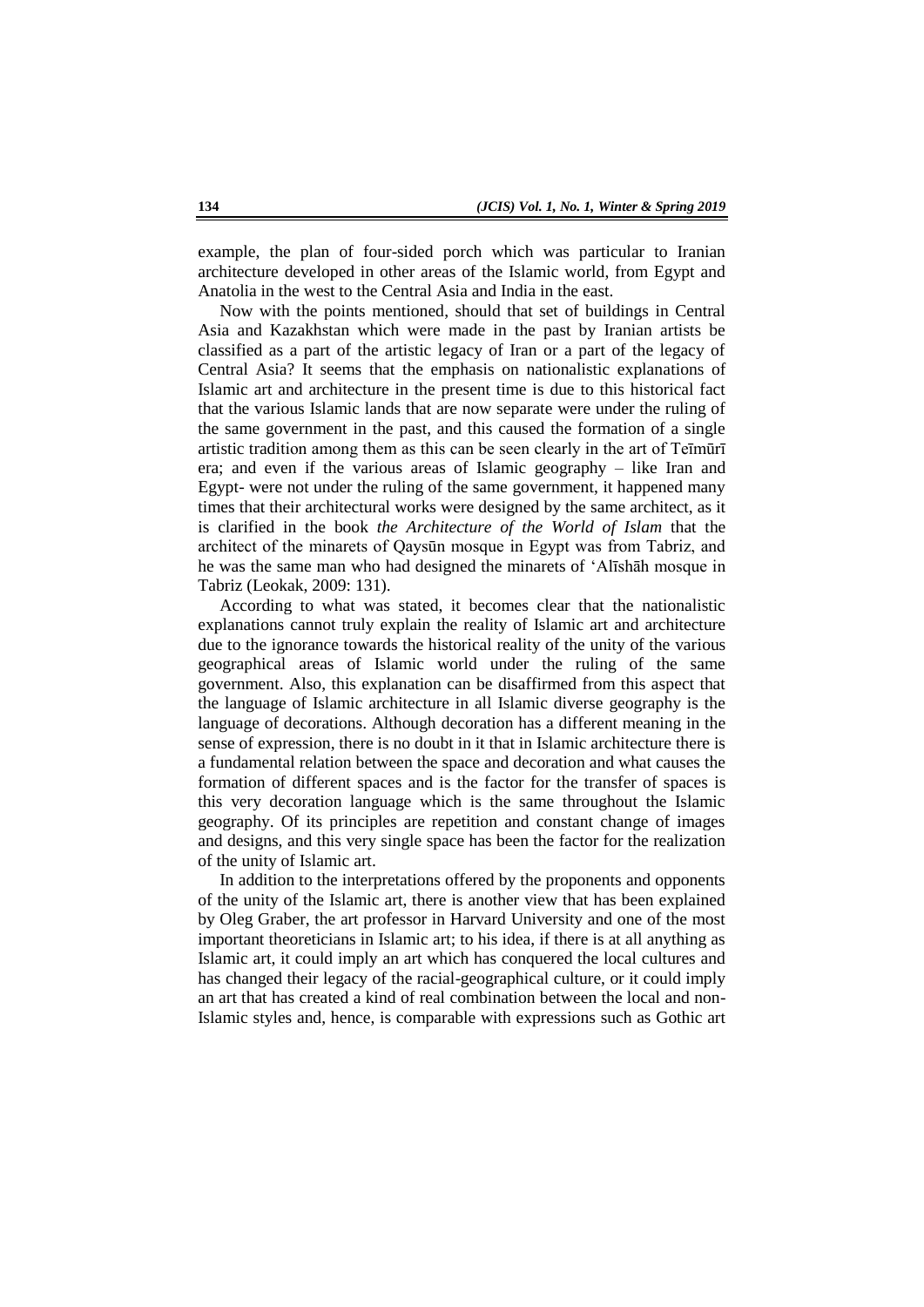or Baroque art and like them points to the presence of a more or less historical, successful phenomenon in the historical background of different national traditions (Graber, 1978: 2). Of course to Graber, the expression "Islamic" does not imply the art of any particular religion because most of the remained historical works have no connection with the Islamic faith and, moreover, that set of artistic works that are made by non-Muslims or for non-Muslims are classified as the Islamic art; because of this, the word "Islamic" in the expression " Islamic art" cannot be used in the same meaning as the words "Christian" and "Buddhist" are used in the expressions "Christian art" and "Buddhist art", respectively (Ibid.: 1).

Based on the possibility of the comparison between the Islamic art and the Gothic art and Baroque art on the one hand, and the impossibility of its comparison with the Christian art and Buddhist art – because they are made for non-Muslims and by non-Muslims – on the other hand, a lot of challenges are considered for this viewpoint of Oleg Graber and this viewpoint can be undermined from different aspects. The most important problem of Graber"s viewpoint is that perhaps because the Islamic art and architecture is made in some cases for non-Muslims and by non-Muslims, so it cannot be compared with the Christian art and Buddhist art. However, it can be compared with the contemporary art of Europe which was made in Europe and America by individuals like Frank Lloyd Wright, Le Corbusier and others. Due to its reliance on a certain visual language, not only for European-American societies but also for the societies in the east, it could create masterpieces in the world of architecture by the Europeans and also by non-Europeans; the design of the parliament palace in Chandigarh in India by Le Corbusier and also the architectural masterpieces that were made by Tadao Ando, the contemporary Japanese architect, can be pointed out. However, does this fact that some of the modern contemporary masterpieces were made by non-Europeans or for non-Europeans imply that a phenomenon called modern architecture cannot be discussed in the same sense as the Christian art and Buddhist art are discussed?

#### **Seeking unity based on the realm of instances**

From what was said, this point can be achieved that between the eighth century and the eighteenth century (CE) a single and unique reality called Islamic art and architecture in all various lands was realized. However, although researchers such as Sayyid ῌasan Naṣr and Titus Burckhardt believe in the realization of a single matter called Islamic art and architecture, because the yardstick for the unity of Islamic art is regarded the presence of a single meaning in all artistic works which are made in various Islamic lands, their viewpoint can be criticized and can be undermined, in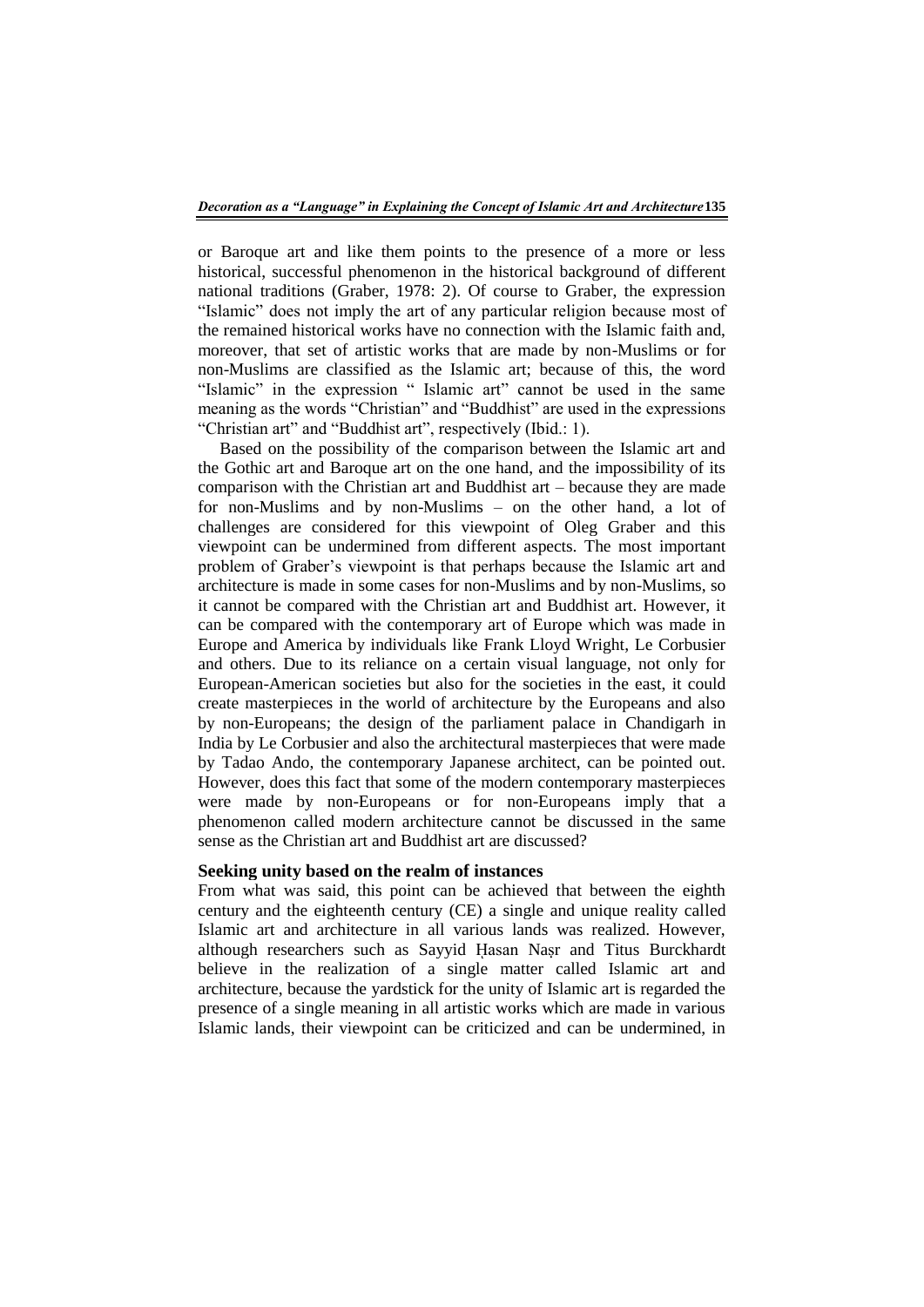other words, how a single meaning can be regarded for the decorations in Islamic art and architecture throughout the geography of Islam, and all of them can be interpreted with reference to the "world of discrete form" and the concepts of "unity in plurality" and "plurality in unity", whereas the different societies in which the works of architecture were made had many differences intellectually and their environments were completely different from each other. For example, for the era of the theists who had a definite interpretation of monotheism and opposed the believers of the assimilation and embodiment and regarded ascribing human traits to God blasphemy unless we perceive them metaphorically (Barokand, 2007: 170) and in other words believed in mere purification, can the language of decoration be deemed in the same meaning as it is deemed for the architecture formed in an environment where people, through philosophical-mystical thoughts, believed in the similarity yet dissimilarity and also believed in the dissimilarity yet similarity?

There is no doubt that whether to be in the vast courtyard of Delhi mosque or to be in the mosque of Qarāwīyyīn in Fes, Morocco, or to be in the grand mosque of Isfahan, in spite of local differences in materials and building techniques and so on, we find ourselves in a similar artistic and spiritual world. However, contrary to what Sayyid Hasan Nasr and Titus Burckhardt believe this unity of space is not due to the implication of decoration language for philosophical-mystical meanings, but rather, it is due to the use of a single "visual language" which is made by geometricvegetative-calligraphic decorations and forms different spaces in Islamic architecture and creates a similar space for buildings with different religious and non-religious uses; therefore, contrary to the viewpoint of Sayyid Hasan Naṣr and Titus Burckhardt, hidden meanings derived from the interpretation of the language of decoration do not cause the unity of space in the mosques of the diverse geography of Islam, but rather, the appearance of this language which is the same in all Islamic buildings with different applications brings about a single space in Islamic architecture.

The importance of this point becomes clear when we are faced with different interpretations about the meanings of decorative designs, some of which deny the attribution of any symbolic meaning to the decorations in Islamic architecture, as Herzfeld, the German archeologist and Iranologist, considers indifference to the nature and geometric abstraction present in the Islamic art, which makes all the surfaces covered, a reflection of agoraphobia (Herzfeld, 1987: 366), and Ernest Konel holds that attributing any symbolic meaning to the decorative designs in Islamic art is the result of a mistaken and superficial understanding.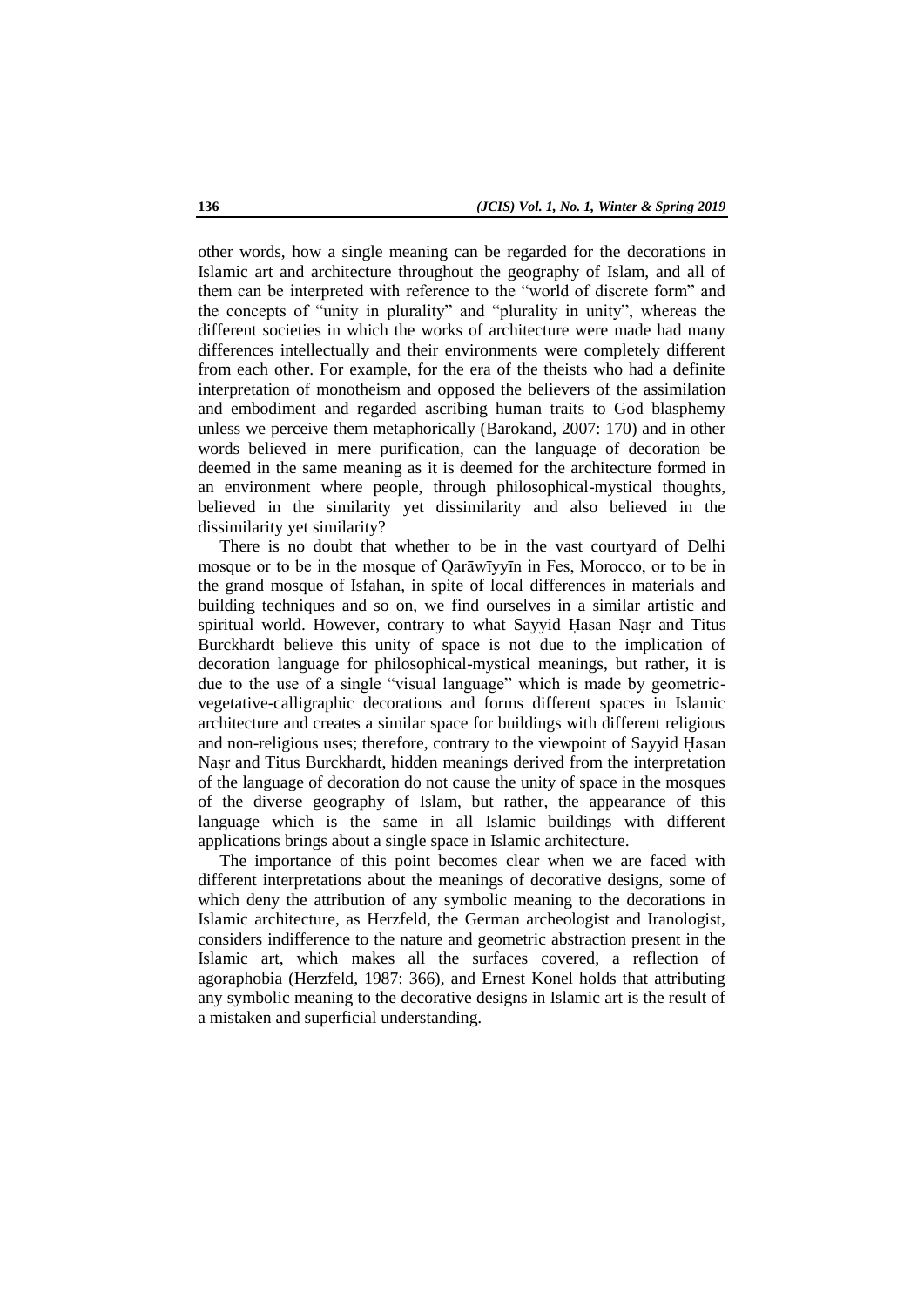Moreover, in contrast to the views of researchers such as Ernest Konel and Herzfeld who have considered the decorative designs meaningless, if we interpret the space unity of Islamic art and architecture based on the meaning unity of decorative designs, this challenge also can be raised that how could the same meaning be considered for these decorations, for example in the era of theists who believed in the mere purity, as it is considered in an environment which believes "in the similarity yet dissimilarity" and "in the dissimilarity yet similarity"?

What is suggested in this article about the yardstick of Islamic art and architecture unity is the language of Islamic art and architecture which is provided in different forms of geometric-vegetative-calligraphic decorations in all artistic works with different religious and non-religious applications in various Islamic lands and is known as the "language of decoration"; attention should be paid that decoration in the Islamic art and architecture generally and in the Iranian art and architecture particularly is not a principle, but rather as it was mentioned, it is a "visual language" that can be completed over time and can become enriched through the visual language of the art of other civilizations, whereas, as some of Iranian art researchers have assumed that the creation of beauty in the art of Iran is based on the principle of decoration (Jawādī, 2005: 51), considering decoration as a principle in art and architecture deprives it of the option of completion and enrichment because principles cannot ever be changed and should always be used as they are.

In investigating the meaningfulness or meaninglessness of this language, the issue that can be taken into account is this that, in semantic studies about the Islamic art and architecture, it is not necessary to refer to that type of art philosophies that believe in the presence of the artist"s intention in his work, and the researchers of Islamic art, in spite of the disagreements they have, agree in their effort to discover the artist's intention in the artistic work  $$ here the Islamic art and architecture – for the understanding of the artistic work.

In other words, the acquiescence of Islamic art and architecture researchers in their effort to discover the meaning of the decorations has caused some to emphasize the self-consciousness of the artists of the diverse geography of the Islamic world in creating a single matter called the Islamic art and to seek a hidden and single meaning behind the seeming decorations. In contrast, by denying the possibility of such self-consciousness, some consider impossible the realization of a single reality called the Islamic art and invalidate any semantic interpretation about the Islamic art and remove the symbols from the Islamic art. Here this question can be raised that to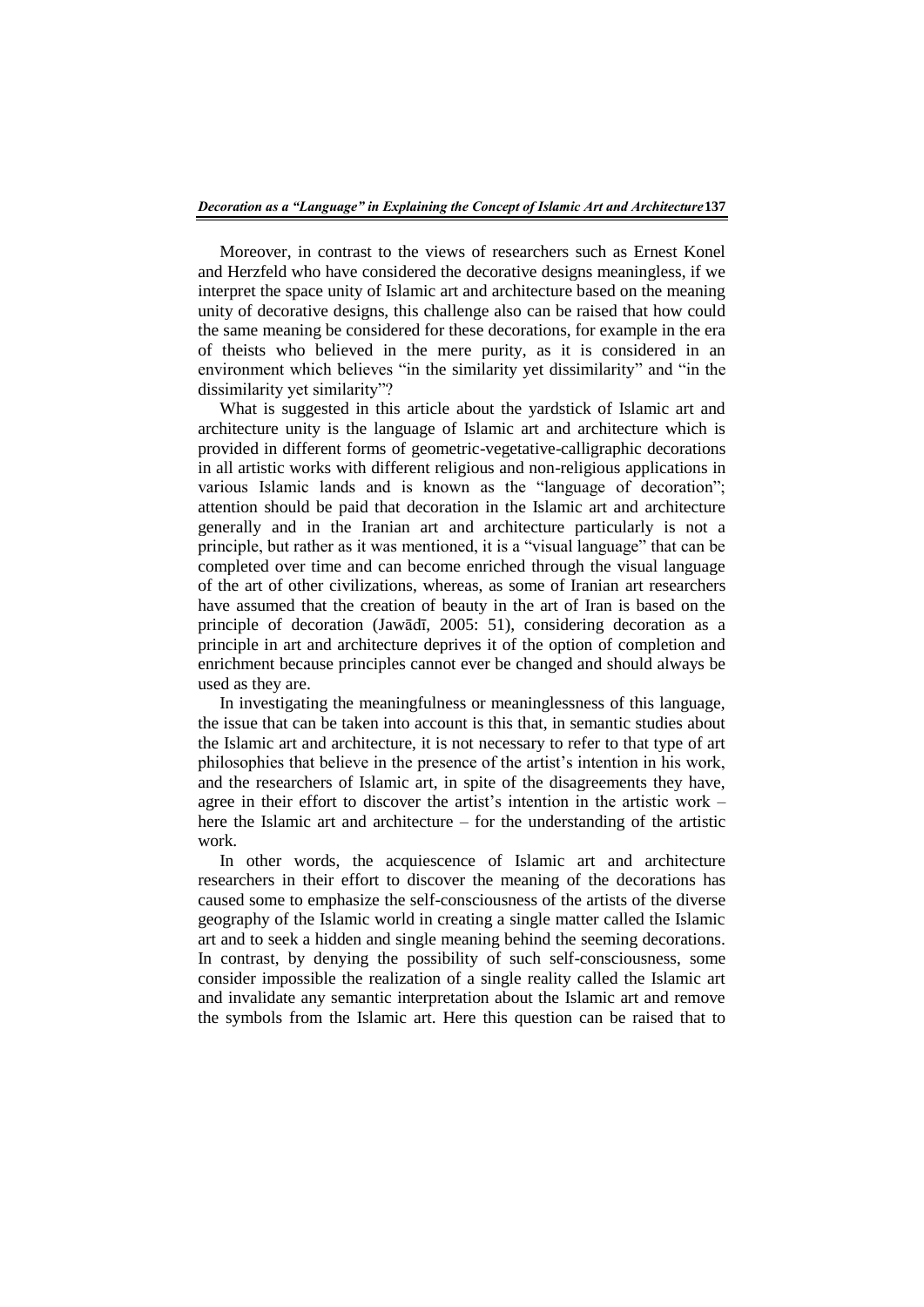investigate the artistic works, can't we, instead of considering the audience and the interpreter as the discoverer of the meaning of the artistic work, reverse the relation and consider the artistic work as the discoverer of the meaning and the reality of the audience and to overgeneralize the assertion of "Ayn al-Quḍāt Hamidānī "regard these poems as mirror; because you know that the mirror does not have a face itself; but everybody who looks at it could see his face. Also know that the poem does not have a meaning in itself, but everyone can see a point in it that is related to his life" (Munzawī, 1998, vol. 1: 216) to all types of artistic works and deem them as innately meaningless and consider them the manifestation of the existential meaning of various audiences so that it can become clear that every interpreter and audience of the Islamic art and architecture works has approached the interpretation of the Islamic art with his own presuppositions and has seen in the mirror of the Islamic art and architecture something that, as "Ayn al-Quḍāt Hamidānī states, has been "related to his life"? This explanation can be somehow introduced as a solution for the long-time discussions about the meaning of the Islamic art and architecture, and consider all of these or none of these as the meaning of the Islamic art and architecture that through the single language of decoration, a single space is in command of it.

#### **Conclusion**

The Islamic architecture which has found its most important manifestation in the architecture of mosques is an original architecture which was always built in big bazars. Therefore, entering into the mosque is a code of abandoning this mundane world and its constituents. On the other hand, the empty space of mosque signifies the ever spiritual emptiness of humans that should be filled with spiritual experience and the passing of its stages and stations; so through looking at the calligraphic-geometric-vegetative designs that are a sign and symbol of facts and meanings that can be different depending on the environment of their interpreters, the human soul can be different. However, the application of the mosque and the sacredness it has gained through the Qur"ān "So turn towards the Sacred Mosque" has a quality place that prepares the soul of the audience for the connection with the sacred precinct settlers of the veiling and chastity realm. Hence, the art of architecture is a visual manifestation of the meanings that are mentioned in the form of words and concepts in the Islamic philosophy and mysticism and in the qur"ānic revelation, and, often their understanding is very difficult for the common people, and by this it is an instance of the verse "And We have indeed made the Qur"ān easy to understand and remember: then is there any that will receive admonition?" (Qur"ān 54:32). In other words, the seeming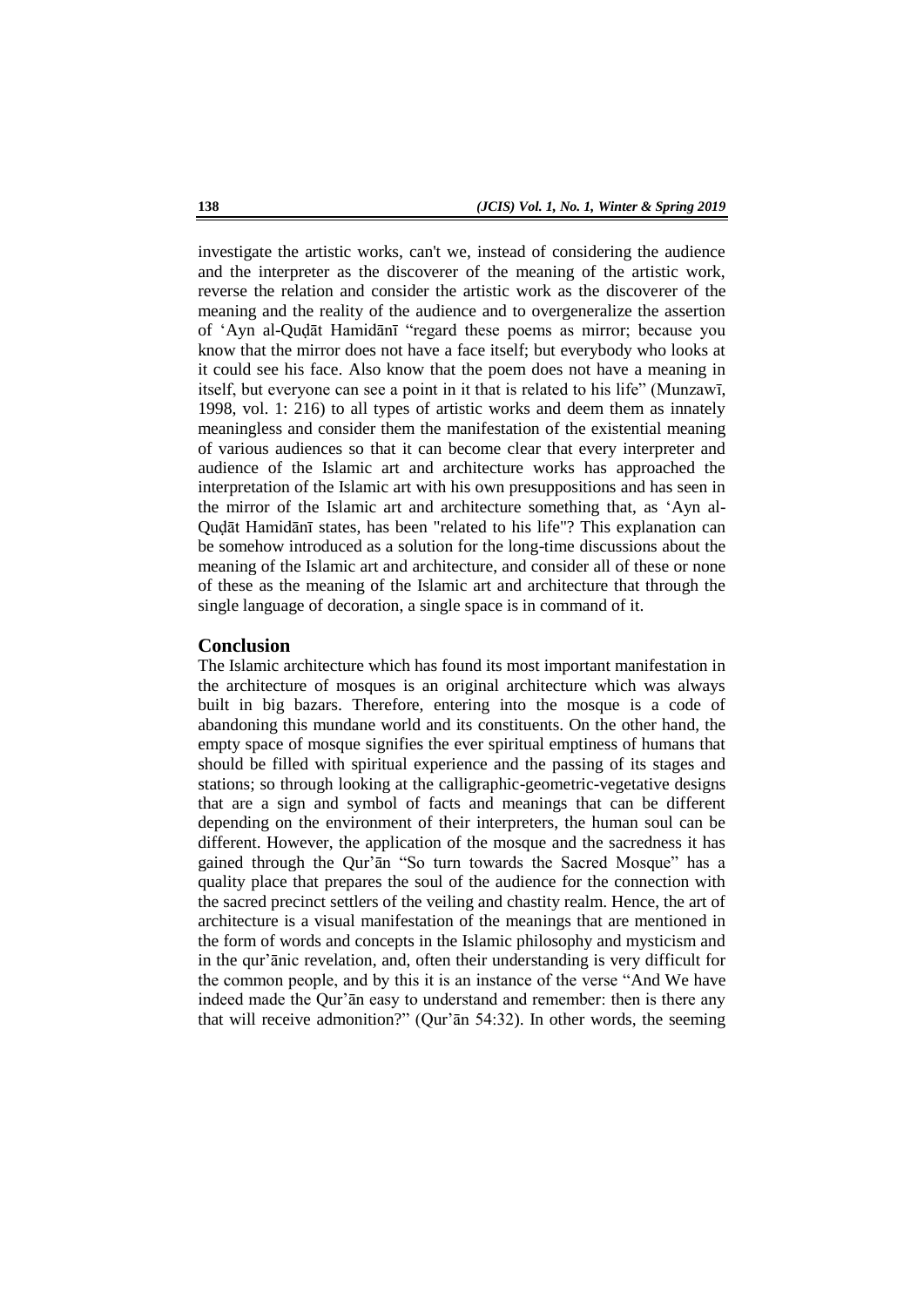appearance of the Islamic architecture is a manifestation of different and plural meanings that each of the audiences, through different interpretations that they themselves offer about the "decoration language", can perceive different meanings. As a result, the unity of space in Islamic mosques cannot ever be explained based on one of these meanings, but rather, what causes the unity of space not only in the architecture of Islamic mosques but also in the totality of the Islamic architecture is the single language of geometricvegetative-calligraphic decorations that have formed the single space of the Islamic architecture and rejects the suggestions of nationalistic interpretations of Islamic art and architecture with its widespread presence and like the modern architecture of the west has formed its particular language that everybody with any religion could use it.